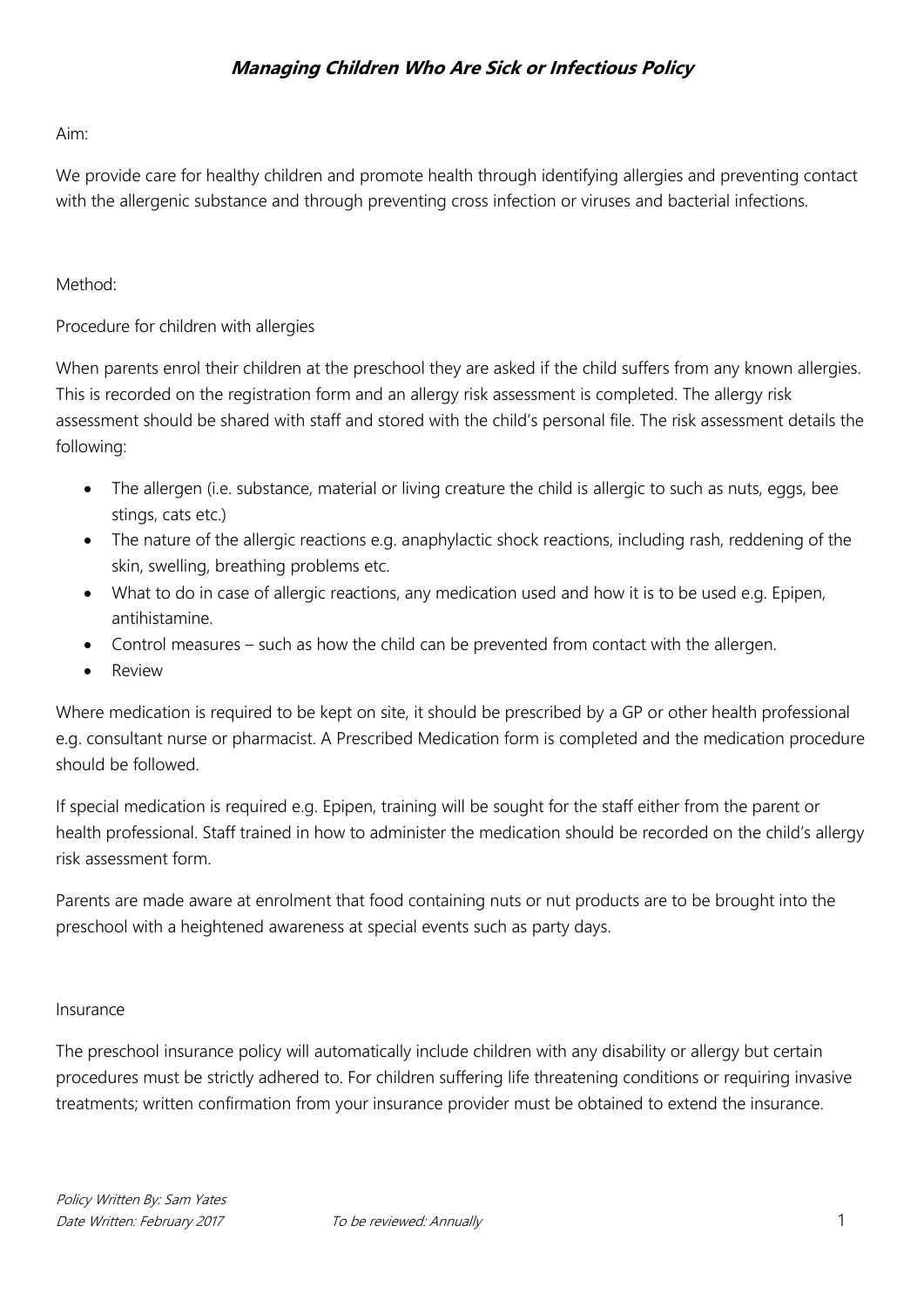At all times the administration of medication must be compliant with the Welfare Requirements of the Early Years Foundation Stage and follow procedures based on advice given in Managing Medicines in Schools and Early Years Setting (DfES 2005)

### Oral Medication

Asthma inhalers are now regarded as 'oral medication' by insurers and so documents do not need to be forwarded to the insurance provider.

Oral medications must be prescribed by a GP or health professional or have manufacturer's instructions clearly written upon them. Parents must give signed permission for staff to administer the medication with clear instructions.

Risk assessments procedures cover the correct storage and administration of medications. All medication is stored in the kitchen when not in use. If a child is due medication during the course of the day, it will be administered by the keyworker in line with the medication policy.

Life Saving Medications and Invasive Treatments

Adrenaline injections (Epipens) for anaphylactic shock reactions (caused by allergies to nuts, eggs etc.) or invasive treatments such as rectal administration of diazepam (for epilepsy) must have the following in place before they can be administered by staff:

- Letter from the child's GP/consultant stating the child condition and what medication if any is to be administered.
- Written consent from the parent or guardian allowing staff to administer medication; and
- Proof of training in the administration of such medication by the child's GP, a district nurse, children's nurse specialist, or a community paediatric nurse.

Copies of these documents should be sent to the insurance provider for appraisal and a premium will usually have to be paid. Confirmation will then be issued in writing confirming that the insurance has been extended. Until this has been received no treatment can be administered by staff.

### Keyperson for Special Needs Children

Children who require help with tubes to help them with everyday living such as breathing apparatus, to take nourishment, colostomy bags etc. require a named worker to support them at preschool. Prior consent is required by the child's parents to give treatment and medication prescribed by the child's GP or health professional.

Policy Written By: Sam Yates Date Written: February 2017 To be reviewed: Annually 2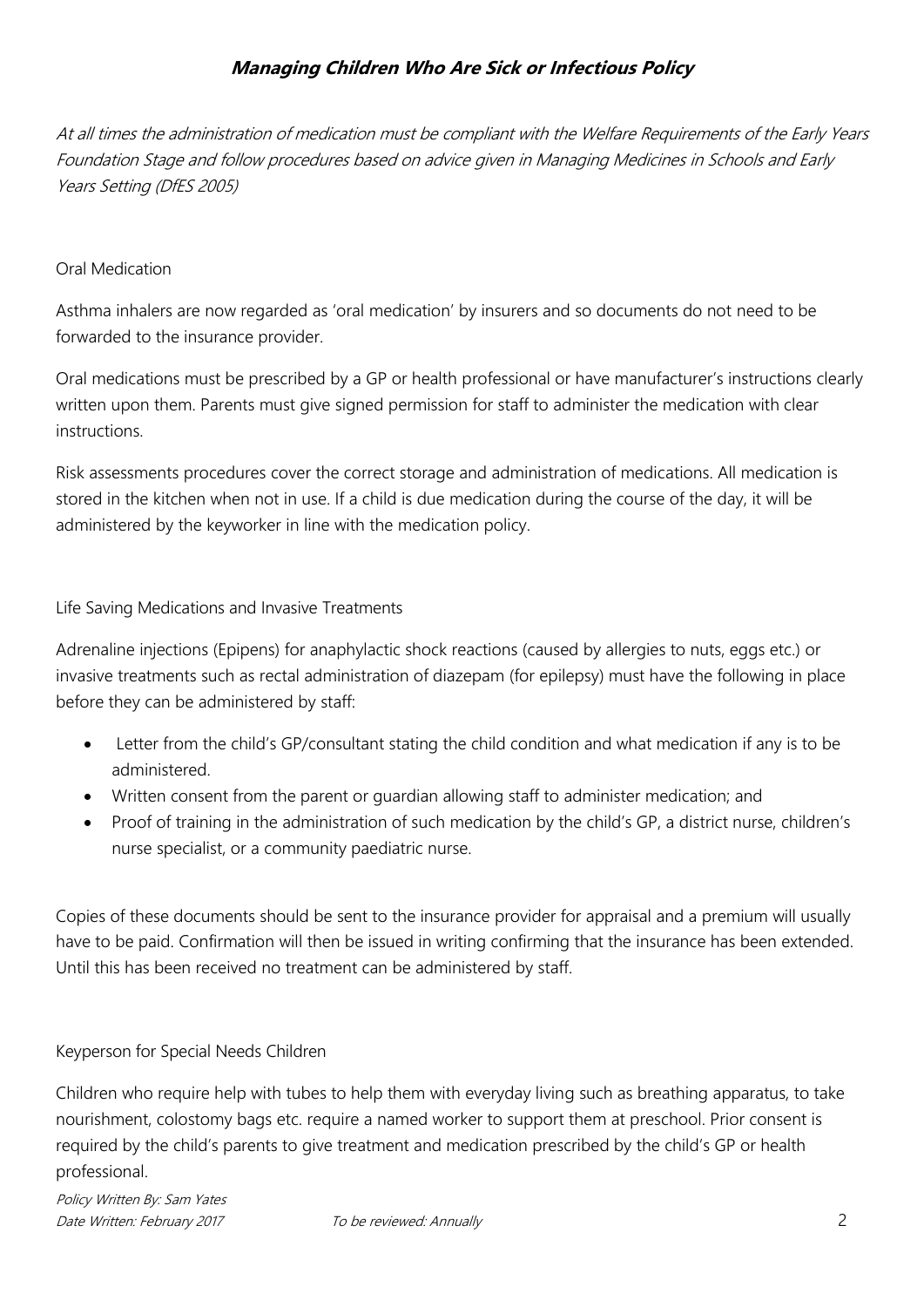The keyperson should receive relevant medical training and experience, which may include those who have received appropriate instruction from parents or guardians or who have qualifications.

Copies of all the documents relating to these children must first be sent to the insurance provider where a premium might be due. Written confirmation that the insurance has been extended will be issued by return before the child can enrol in the preschool.

## Procedures for children who are sick or infectious

If children appear unwell during the day – have a temperature, sickness, diarrhoea or pains, particularly in the head or stomach – is required to leave the setting. The Preschool Leader or keyperson should contact the parents or guardians and ask them to collect or send a known carer to collect on their behalf.

If a child has a temperature in excess of 37.7C they are considered to have fever. They are kept cool, by removing top clothing, tepid sponging their heads and kept away from draughts. Their temperature should be monitored using a non-invasive thermometer – kept in the first aid box.

In extreme cases of emergency, the child should be taken to the nearest hospital and the parent informed.

Playdays requests that children are checked by a health professional before they return to preschool. We reserve the right to refuse entry to any child showing signs of illness including but not limited to fever, sickness and diarrhoea or a contagious infection or disease.

Where children have been prescribed antibiotics, parents are asked to keep them at home for 48 hours from the first dose before they return to preschool.

After vomiting and diarrhoea, parents are asked to keep children home for 48 hours after the last episode.

Playdays follow the guidelines set by the Health Protection Agency in how long children should be excluded from preschool following an illness. This is evidenced in the 'Spotty Book' and is available from the office and includes common childhood illnesses such as measles.

#### Reporting of notifiable diseases

If a child or adult is diagnosed suffering from a notifiable disease under the Public Health (Infectious Diseases) Regulations 1998, the GP will report this to the Health Protection Agency. When Playdays becomes aware or is formally informed of the notifiable disease, the manager informs OFSTED and acts on any advice given by the Health Protection Agency.